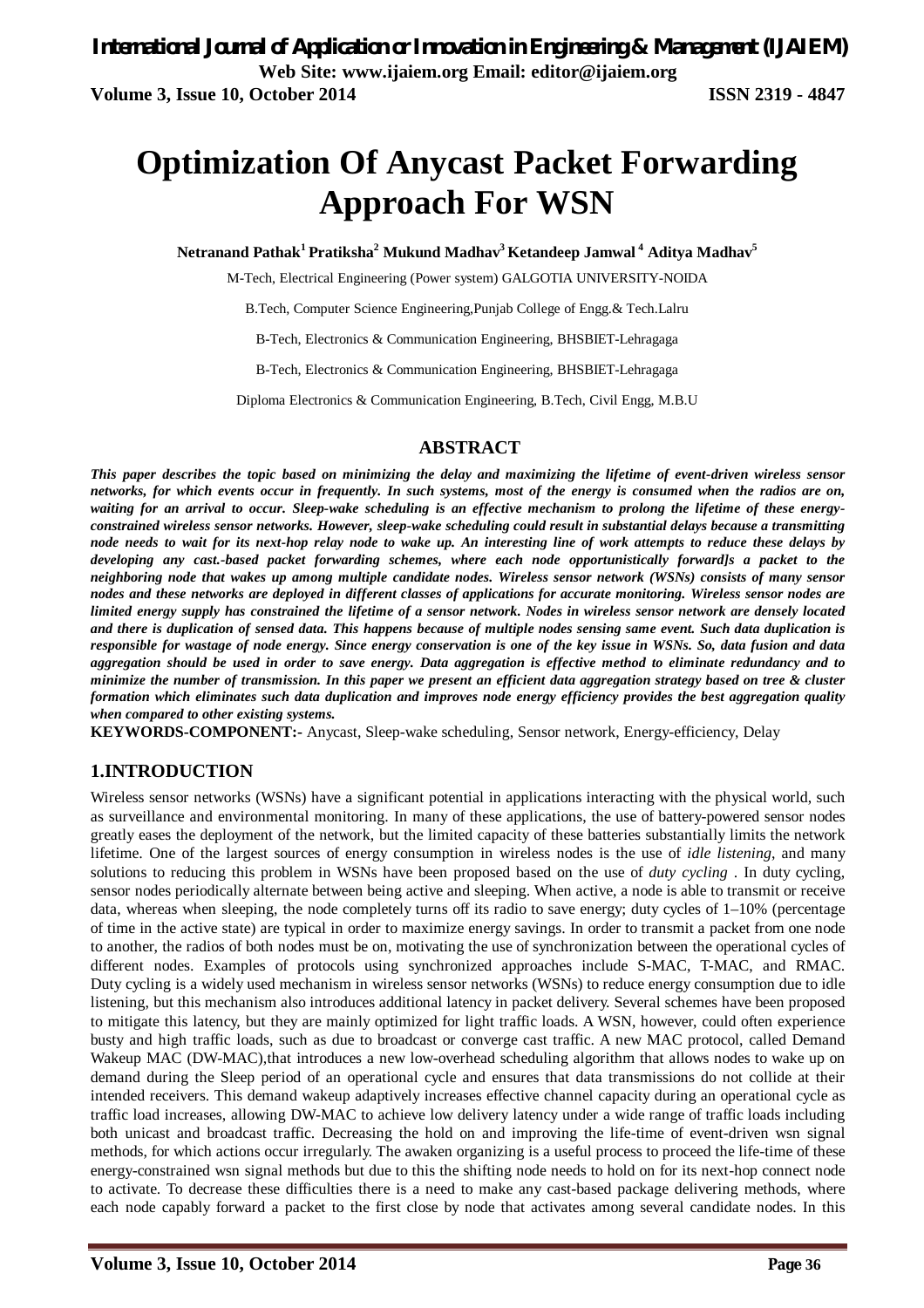program, we first research how to enhance the delivering methods for lowering the expected packet-delivery difficulties from the signal nodes to the strain. Depending on the result, we then provide a solution to the mixed control problem of how to successfully control the program aspects of the sleep-wake organizing technique and the any throw packetforwarding technique to improve the program life-time, subject to a limitation on the expected end-to-end packetdelivery hold on or wait. Our computation indicates that the recommended solution can outperform prior heuristic solutions in the fictional works, especially under the genuine conditions where there are challenges, e.g., a lake or a mountain, in the security area of wsn signal methods.

#### **METHODOLOGY**

- To understand the concept of wireless sensor networking.
- To understand the anycast packet forwarding technique.
- Literature survey related to various wireless sensor techniques.
- Place the nodes randomly to form a network.
- Obtain the position of each node in the network.
- Calculate the transmission cost by sending data from node to node.
- Compare the various costs with previous technologies

#### **2.RESULTS**

#### **2.1SIMULATION EVALUATION**

We evaluated DW-MAC using version 2.29 of the *ns-2* simulator, under both unicast and broadcast traffic. Under unicast traffic, we compared DW-MAC against S-MAC, S-MAC with adaptive listen- ing, and RMAC. Under broadcast traffic, because broadcast is not supported in S-MAC with adaptive listening or in RMAC, we com- pared DW-MAC only against S-MAC, in which a broadcast packet is transmitted during a Data period without using RTS/CTS [27]. Table 1 summarizes the key networking parameters used in our simulations. In our simulations, each sensor node has a single omni-directional antenna, and we use the common *ns-2* combined free space and two-ray ground reflection radio propagation model. Except for the parameters on radio power consumption above, which are typical values for Mica2 radios (CC1000) [28], we used the default settings in the standard S-MAC simulation module dis- tributed with the *ns-2.29* package, also used for evaluations of S- MAC and RMAC in previous work [5]. The transition time of the CC1000 radio between sleep and active states is around 2.47 ms [3], but the state transition power is not available in the data sheet. Although the state transition power is normally much lower than Tx or Rx power, in order not to favor DW-MAC, which re- quires more state transitions than S-MAC in this aspect, we set the state transition power to the same value of Tx power. We observed similar trends in our results even if the state transition power is 0. In evaluating power efficiency, we focus on energy consumed by radios but ignore energy consumed by other components such as CPU and memory [23]. The transmission range and the carrier sensing range are modeled after the 914MHz Lucent WaveLAN DSSS ra- dio interface, which is not typical for a sensor node, but we use these parameters to make our results comparable to those reported in previous work, and since measurements have shown that similar proportions of the carrier sensing range to the transmission range are also observed in some state-of-art sensor nodes [1]. In our simulations, we keep the same duty cycle of 5% for S- MAC, RMAC, and DW-MAC. The durations for the Sync, Data, and Sleep periods we used are shown in Table 2. For DW-MAC, we use the same duty cycle-related parameters that were used in the evaluation of RMAC in [5] for generating comparable results. The data packet size used in our simulations was 100 bytes, although a maximum packet size of 256 bytes is supported by the CC1000 radios [13] and by the parameters used in our simulations. To simplify our evaluations, we do not include routing traffic in the simulations and assume that there is a routing protocol de- ployed to provide the shortest path between any two nodes. We also ensure that every network we used in our simulations is a con- nected network. In addition, we do not include any synchronization traffic and assume all the nodes in the network have already been synchronized to use a single wake-up and sleep schedule. For simulations under unicast traffic, each run contains unicast packets toward a sink node that are triggered by a series of 500 events, and each average value is calculated from the results of 10 random runs. For simulations under broadcast traffic, each run con- tains 500 broadcast packets generated by a sink node, and each average value is calculated from the results of 30 random runs. Con- fidence intervals of the average values are not shown because even 99% confidence intervals are so close to average values that they overlap with the data point markers.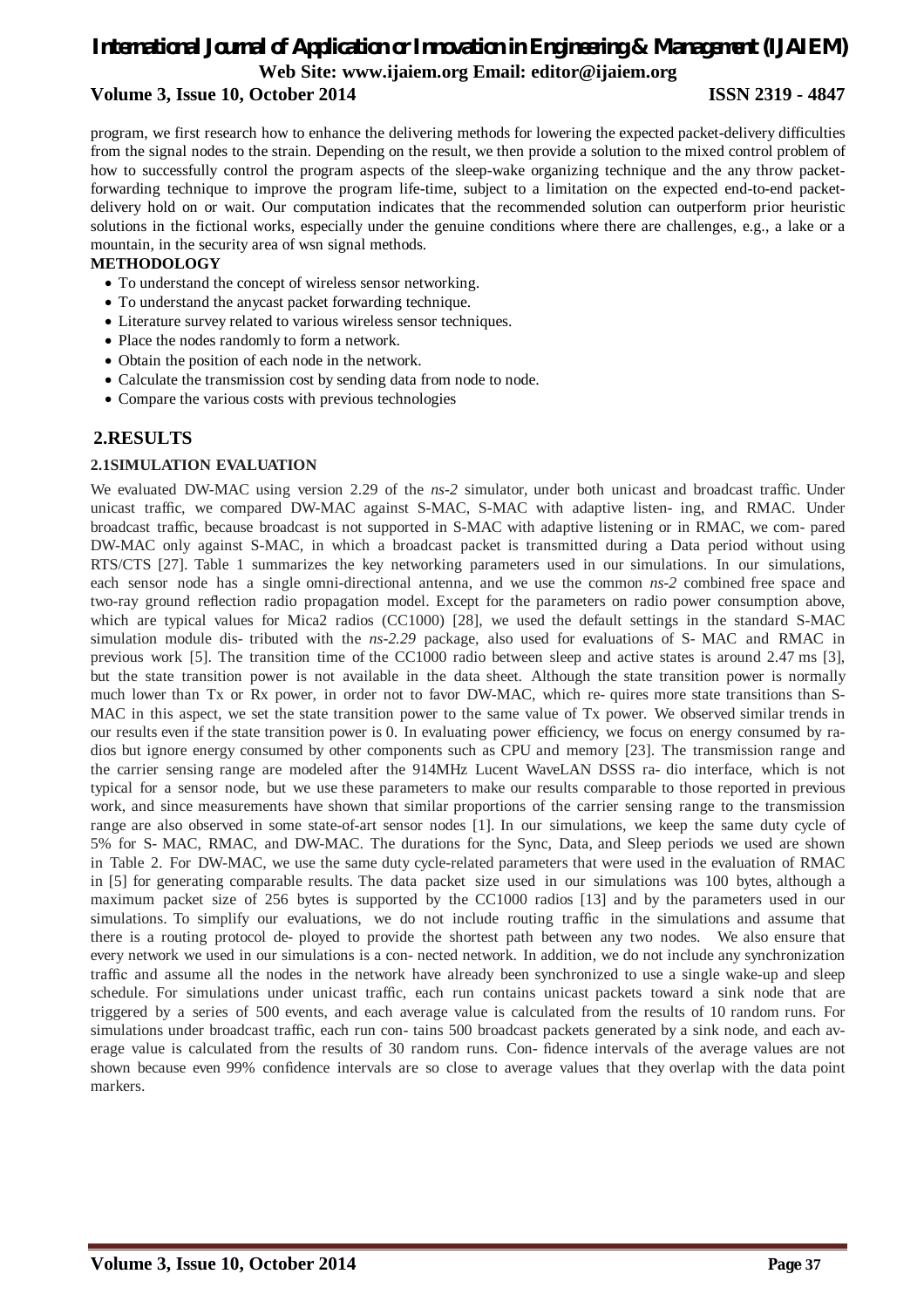

**Figure1:** Performance for unicast traffic in 49-node (7  $\times$  7) grid network scenarios.

#### **3.EVALUATION UNDER UNICAST TRAFfiC**

We compare DW-MAC with S-MAC, S-MAC with adaptive lis- tening (shown as S-MAC-AL in all figures), and RMAC both in a 49-node (7  $\times$  7) grid network and in random networks. In the grid network, each node is 200 meters from its neighbours, and the sink node is at the center. Based on a correlated-event workload [10], we introduce a Random Correlated-Event (RCE) traffic model to simulate the impulse traffic triggered by spatiallycorrelated events commonly observed in detection and tracking ap- plications. RCE picks a random (*x, y*) location for each event. If every node has a sensing range  $R$ , only nodes that are within the circle centered at  $(x, y)$  with radius  $R$ generate packets to report this event. We adjust the sensing rage *R* to simulate different degrees of workload in a network. In our experiments, a new event is gen- erated once every 200 seconds, and each node having sensed the event sends one packet to the sink node. We vary *R* from 100 me- ters to 500 meters; the average number of packets generated per event is listed in Table 3. Note that an event triggers at most one packet when *R* is 100 meters. The lengths of paths traversed by these packets range from 1 to 6 hops, and the average is 3.05. In this way, we explore how efficiently S-MAC, S-MAC with adaptive listening, RMAC, and DW-MAC handle different degrees of traffic load. The performance of these protocols for unicast traffic in the 49-node grid network scenarios is shown in Figure 8. Figure 8(a) shows the average and maximum end-to-end latency of packets in the RCE model as the sensing range (and thus traffic load) increases. DW-MAC has a much smaller rate of increase than do S-MAC and RMAC. When there are around 15 packets generated for each event with the 500-meter sensing range, DW-MAC reduces average end-to-end delay by around 70% compared to S- MAC and RMAC. DW-MAC outperforms S-MAC because DW- MAC allows more transmissions in a cycle by using the Sleep pe- riod for actual data transmissions. RMAC experiences more delay than DW-MAC as workload increases, because of increased packet collisions caused by scheduling conflicts. It is the retransmission effort to recover these collided packets that results in larger end-to- end delay. When the sensing range is 500 meters, the maximum end-to-end delay with RMAC is 374.95 seconds, which is off the top of the graph. This extreme delay occurs when a packet gen- erated for one event failed to reach the sink before the next event happened. Under the light traffic with the 100-meter sensing range, DW-MAC shows slightly larger delay than RMAC, due to the time that a received data packet is forwarded to the next hop in multihop forwarding. In RMAC, a data packet is forwarded immediately, whereas in DW-MAC, forwarding starts at a later time determined by the corresponding SCH frame. This extra delay experienced by DW-MAC, however, is less than the duration of a Sleep period. S- MAC with adaptive listening shows slightly larger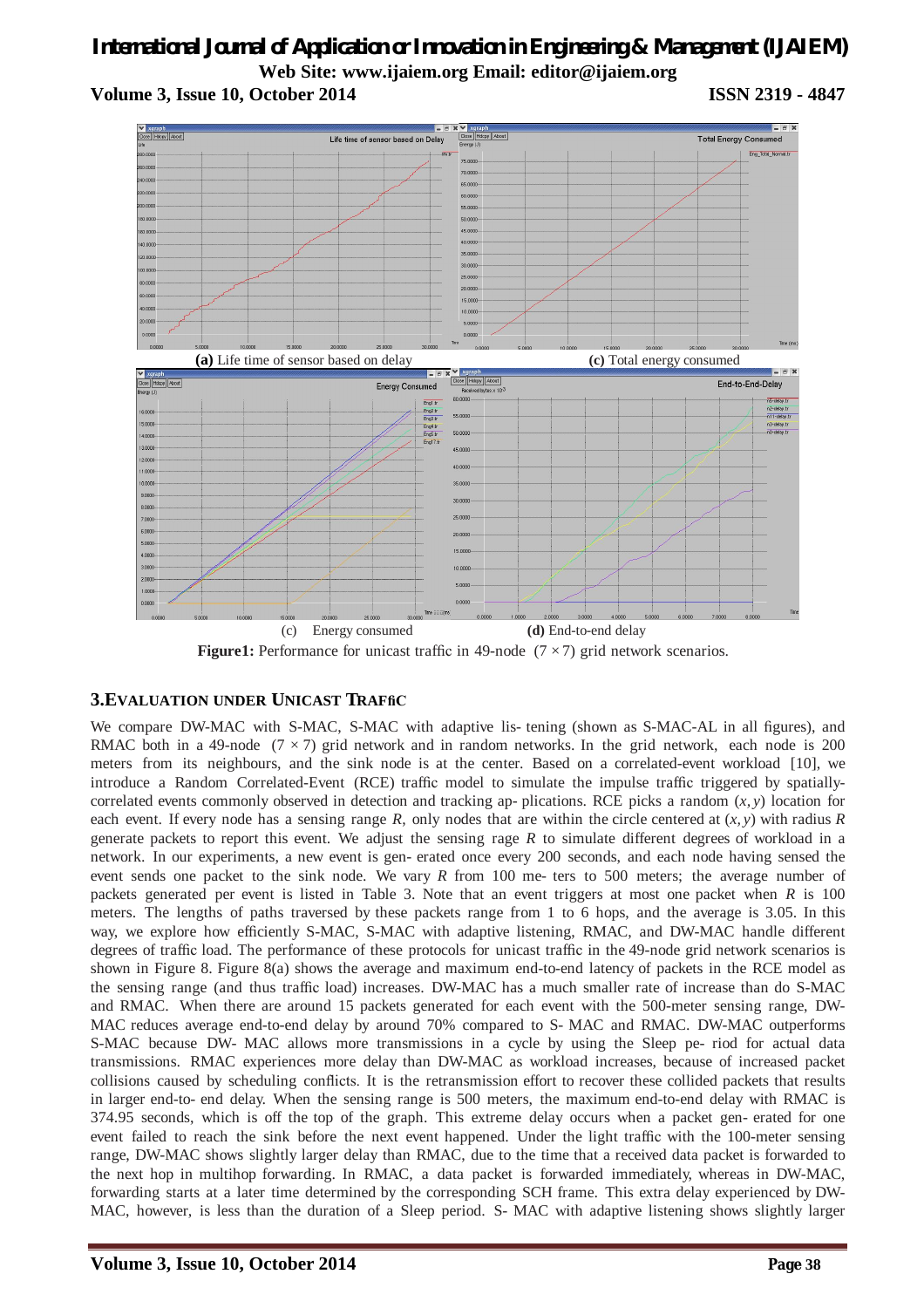delay compared to DW-MAC. This low delay achieved by adaptive listening, how- ever, comes at the cost of lower packet delivery ratio and increased energy consumption as shown next. The packet delivery ratios corresponding to Figure 8(a) are shown in Figure 8(b). DW-MAC maintains close to 100% packet delivery ratio and outperforms the other protocols across all sens- ing ranges. The delivery ratio with S-MAC with adaptive listening drops quickly, since with larger the sensing ranges, more collisions are caused by transmissions from hidden nodes, as we discussed in Section 2; in addition, a node may transmit a packet when its in- tended receiver is in sleep state, further decreasing packet delivery ratio. DW-MAC and RMAC outperform S-MAC mainly for two reasons. First, they only transmit short scheduling frames during a Data period, avoiding collisions between a control frame and a long data frame. Second, a node does more retransmission attempts for a data packet in DW-MAC and RMAC. Specifically, a sched- uling frame sent by both as RTS and as CTS; even if this frame fails to reach the next-hop neighbor, the intermediate node does not increase its retry count, as the node has not received the corresponding data packet yet, although the node has attempted to reserve the medium to forward the incoming data packet once. Even with such extra retransmission attempts, the delivery ratio of RMAC drops more quickly than that of DW-MAC beyond a 400-meter sensing range, as retransmissions are not enough to recover the increased colli- sions due to RMAC's scheduling conflicts.







**(b).** New Total Energy Consumed **(d).** New node-to-node delay

**Figure2**: Performance for random correlated-event traffic in 50-node networks with sensing range of 250 m.

Figure 8(c) shows the average energy consumption of nodes versus sensing ranges in the 49-node grid network scenarios. Under light workload, when the sensing range is 100 meters, all four MAC protocols show almost the same power consumption, but when traf- fic load increases as the sensing range gets larger, average energy consumption in all protocols except DW-MAC increases quickly (energy consumption for DW-MAC does increase, but increases very slowly). When the sensing range is 500 meters, DW-MAC consumes less than 50% of the energy consumed by S-MAC with adaptive listening to achieve even lower packet delivery latency. We also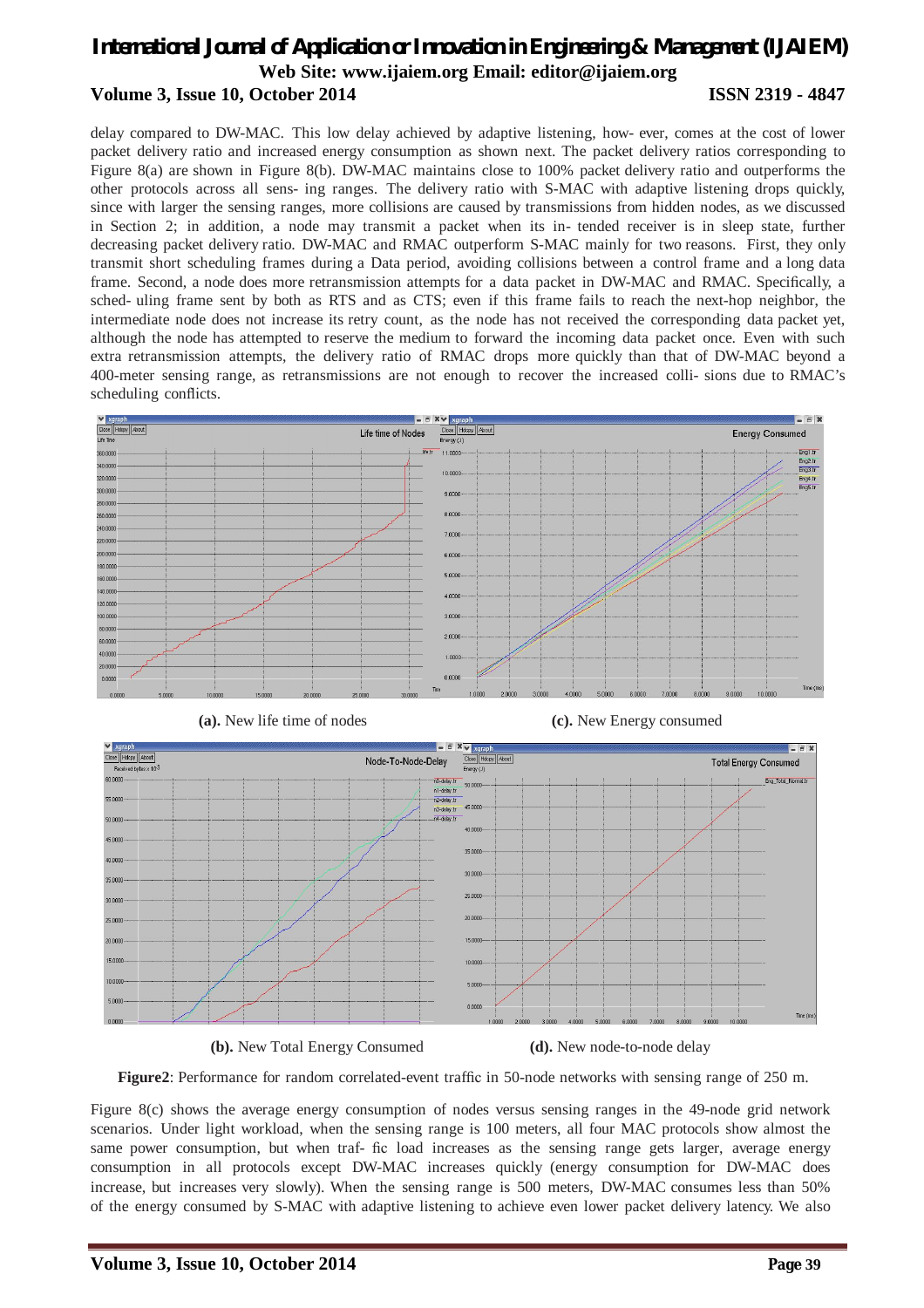compare S-MAC, S-MAC with adaptive listening, RMAC, and DW-MAC in 100 random networks, each with 50 nodes randomly located in a 1000 m *×*1000 m area. For each network, one random node is chosen as the sink, and the RCE model with 250-meter sensing range is used to generate 500 events, once every 200 seconds. We conduct one simulation run for each net- work, and 3845 packets are generated in each run on average. The results are plotted in Figure 9. For the same reasons discusses above, DW-MAC outperforms the other three protocols in delivery latency, delivery ratio, and energy consumption. Figure 9(a) show the CDF of end-to-end latency for all packets in all 100 runs. Aver- age end-to-end latency with S-MAC, S-MAC with adaptive listen- ing, RMAC, and DW-MAC are 61.8%, 21.6%, 36.7%, and 15.7%, respectively. Although adaptive listening greatly reduces end-to- end latency for S-MAC, this gain is at the cost of lower delivery ratio and more energy consumption. Figure 9(b) shows the CDF of delivery ratios in these 100 runs. The average delivery ratios of S-MAC, S-MAC with adaptive listening, RMAC, and DW-MAC are 99.63%, 95.03%, 99.99%, and 99.99%, respectively. The aver- age energy consumptions of the sensors are plotted in Figure 9(c), where the average values with S-MAC, S-MAC with adaptive lis- tening, RMAC, and DW-MAC are 1.386, 2.666, 1.724, and 1.163 mW, respectively. The trends observed in these random networks are consistent with those observed in the 49-node grid network.

#### **4.EVALUATION UNDER BROADCAST TRAFfiC**

We compared DW-MAC with S-MAC, both in regular grid net- works and in random networks, under broadcast traffic In the grid network, the sink node is at the center, and each node is 200 meters from its neighbors. We vary the grid size from  $3 \times 3$  (9 nodes) to  $11 \times 11$  (121 nodes). The sink node generates a broadcast packet once every 100 seconds so that transmissions for one packet complete before the next packet is generated. Due to space limits, we evaluate DW-MAC under only two categories of broadcast protocols: simple flooding (all nodes that have received a broadcast packet rebroadcast it exactly once, indicated by "ALL") and Connected Dominating Set (CDS) based flooding (only nodes in a CDS that have received a broadcast packet rebroadcast it exactly once, indicated by "CDS"). The CDS is formed by the algorithm by Gandhi et al. [8], with a slight modification to al- ways include the sink node in the CDS; the results for our opti- mized multihop forwarding for broadcast traffic are indicated by "DW-MAC CDS-MH." Note that this CDS algorithm is designed to minimize broadcast latency, and the resulting CDS is not neces- sarily an minimum CDS.



**Figure 3**: ThroughPut graph for any cast broadcasting



**Figure 4:** Node-to node delay graph for new thesis of anycast network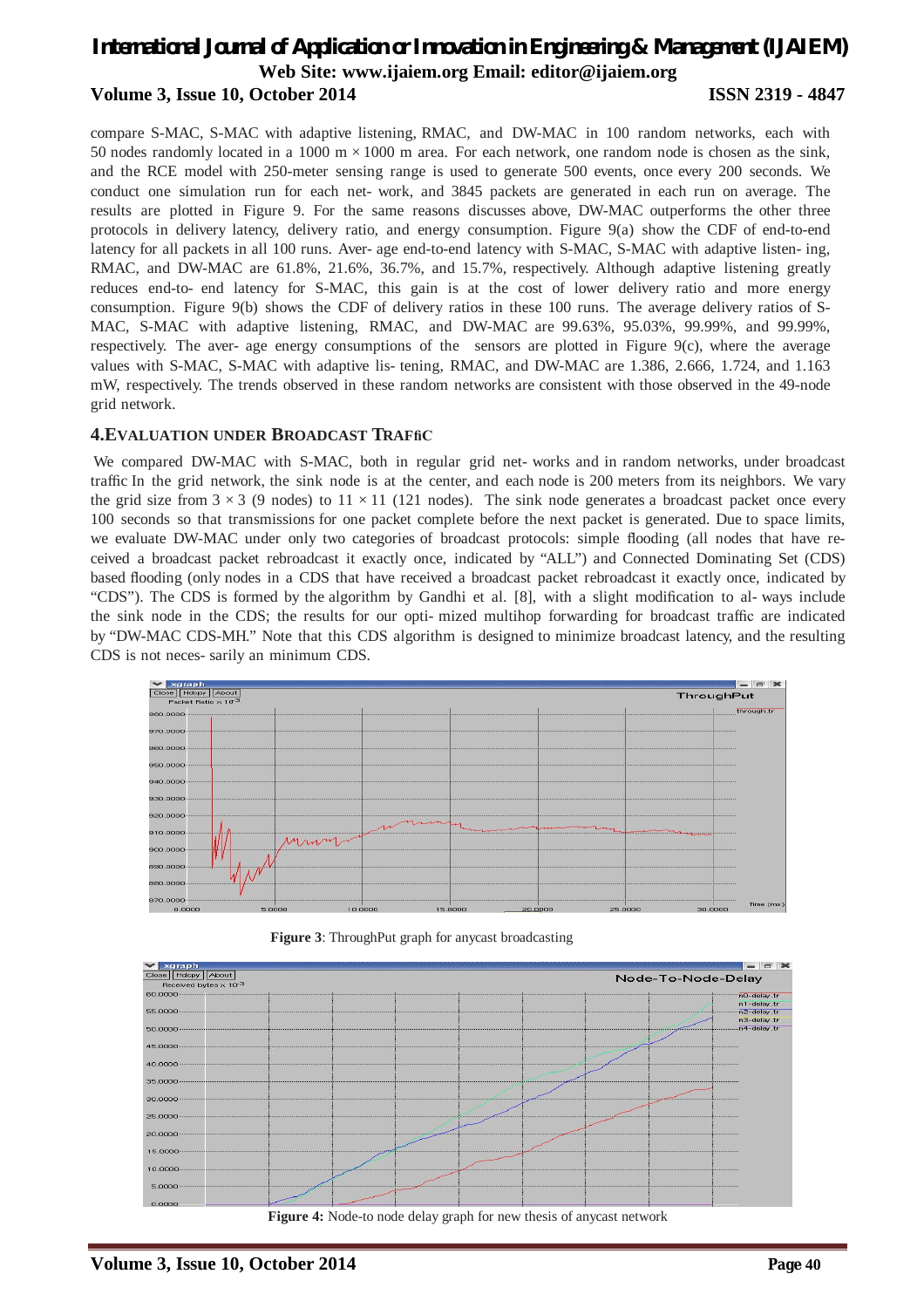The interval between traffic bursts is changed from 200 seconds to 100 seconds to show the differences among protocols more clearly. DW-MAC reduces average energy consumption over S-MAC by about 26% under simple flooding and by about 18% under CDS- based flooding. DW-MAC achieves these savings by not overhear- ing data transmissions. In DW-MAC, a node only attempts to re- ceive an incoming packet after receiving an SCH that indicates the packet has not been received. Simple flooding consumes more en- ergy because of more rebroadcasts. Whether or not the optimized multihop forwarding is used, a flooding results in the same num- ber of transmissions, so this optimization does not affect energy consumption much. Finally, we compare these broadcast protocols in 100 random networks, the same networks used for evaluations under unicast traffic. The sink in each network generates 500 broadcast packets in each run, one packet every 100 seconds. Figure 11(a) shows the CDF of end-to-end latency for all packets in the 100 runs. All DW- MAC based broadcast protocols show much smaller endto-end la- tency than those based on S-MAC. The average end-to-end latency for S-MAC ALL, S-MAC CDS, DW-MAC ALL, DW-MAC CDS and DW-MAC CDS-MH are 49.1, 34.8, 24.2, 20.8, and 16.0 sec- onds, respectively. On average, end-to-end latency is reduced by more than 50% both in simple flooding and in CDS-based flood- ing. Unlike the results in grid networks, DW-MAC shows lower average end-to-end latency in CDS-based flooding than those in simple flooding, because the speedup gained by fast propagation along CDS nodes is often greater than the slowdown caused by defers in these networks. For these 100 runs, the CDF of deliv- ery ratios is shown in Figure 11(b), and the CDF of average en- ergy consumption is shown in Figure 11(c). S-MAC ALL, S-MAC CDS, DW-MAC ALL, DW-MAC CDS, and DW-MAC CDS-MH, respectively, show average delivery ratios of 98.6%, 92.1%, 99.0%, 95.0% and 96.4% and average energy consumption of 1.785, 1.355, 1.288, 1,185, and 1.183 mW. The difference in energy consumption between DW-MAC CDS and DW-MAC CDS-MH is almost invisi- ble because the optimized multihop forwarding does not affect the number of data transmissions much. Overall, DW-MAC achieves lower end-to-end delays, higher delivery ratios, and more energy savings for broadcast traffic in these random networks.

#### **5.DISCUSSION/ANALYSIS**

**Joohwan Kim, Xiaojun Lin, Ness B, Shroff, Prasun Sinha, IEEE-2010 ,** in this paper "Minimizing Delay and Maximizing Lifetime for Wireless Sensor Networks With Anycast",explained that lifetime of nodes in wireless sensor networks can be increased by using sleep wake scheduling algorithm and event reporting delay can be reduced by using selective traditional anycast packet forwarding technique.

**Yanjun Sun, Shu Du, Omer Gurewitz, David B. Johnson (MobiHoc-2008) ,** in this paper "DW-MAC:A Low Latency, Energy Efficient Demand- Wakeup MAC Protocols for Wireless Sensor Networks", explained that Duty cycling is a widely used mechanism in wireless sensor networks (WSNs) to reduce energy consumption due to idle listening, but this mechanism also introduces additional latency in packet delivery. Several schemes have been proposed to mitigate this latency, but they are mainly optimized for light traffic loads. A WSN, however, could often experience bursty and high traffic loads, such as due to broadcast or convergecast traffic. In this paper, they present a new MAC protocol, called Demand Wakeup MAC (DW-MAC), that introduces a new low-overhead scheduling algorithm that allows nodes to wake up on demand during the Sleep period of an operational cycle and ensures that data transmissions do not collide at their intended receivers. This demand wakeup adaptively increases effective channel capacity during an operational cycle as traffic load increases, allowing DW-MAC to achieve low delivery latency under a wide range of traffic loads including both unicast and broadcast traffic. They compare DW-MAC with S-MAC (with and without adaptive listening) and with RMAC using ns-2 and show that DW-MAC outperforms these protocols, with increasing benefits as traffic load increases. For example, under high unicast traffic load, DW-MAC reduces delivery latency by 70% compared to S-MAC and RMAC, and uses only 50% of the energy consumed with S-MAC with adaptive listening. Under broadcast traffic, DWMAC reduces latency by more than 50% on average while maintaining higher energy efficiency.

**Sha Liu, Kai-Wei Fan and Prasun Sinha,The Ohio State University(2007)** in this paper "CMAC: An Energy Efficient MAC Layer Protocol Using convergent Packet Forwarding for Wireless Sensor Networks" explained that low duty cycle operation is critical to conserve energy in wireless sensor networks. Traditional wake-up scheduling approaches either require periodic synchronization messages or incur high packet delivery latency due to the lack of any synchronization. In this paper, they present the design of a new low duty-cycle MAC layer protocol called Convergent MAC (CMAC). CMAC avoids synchronization overhead while supporting low latency. By using zero communication when there is no traffic, CMAC allows operation at very low duty cycles. When carrying traffic, CMAC first uses any cast to wake up forwarding nodes, and then converges from route-suboptimal any cast with unsynchronized duty cycling to route-optimal unicast with synchronized scheduling. To validate design and provide a usable module for the community, they implement CMAC in TinyOS and evaluate it on the Kansei testbed consisting of 105 XSM nodes. The results show that CMAC at 1% duty cycle significantly outperforms BMAC at 1% in terms of latency, throughput and energy efficiency. They also compare CMAC with other protocols using simulations. The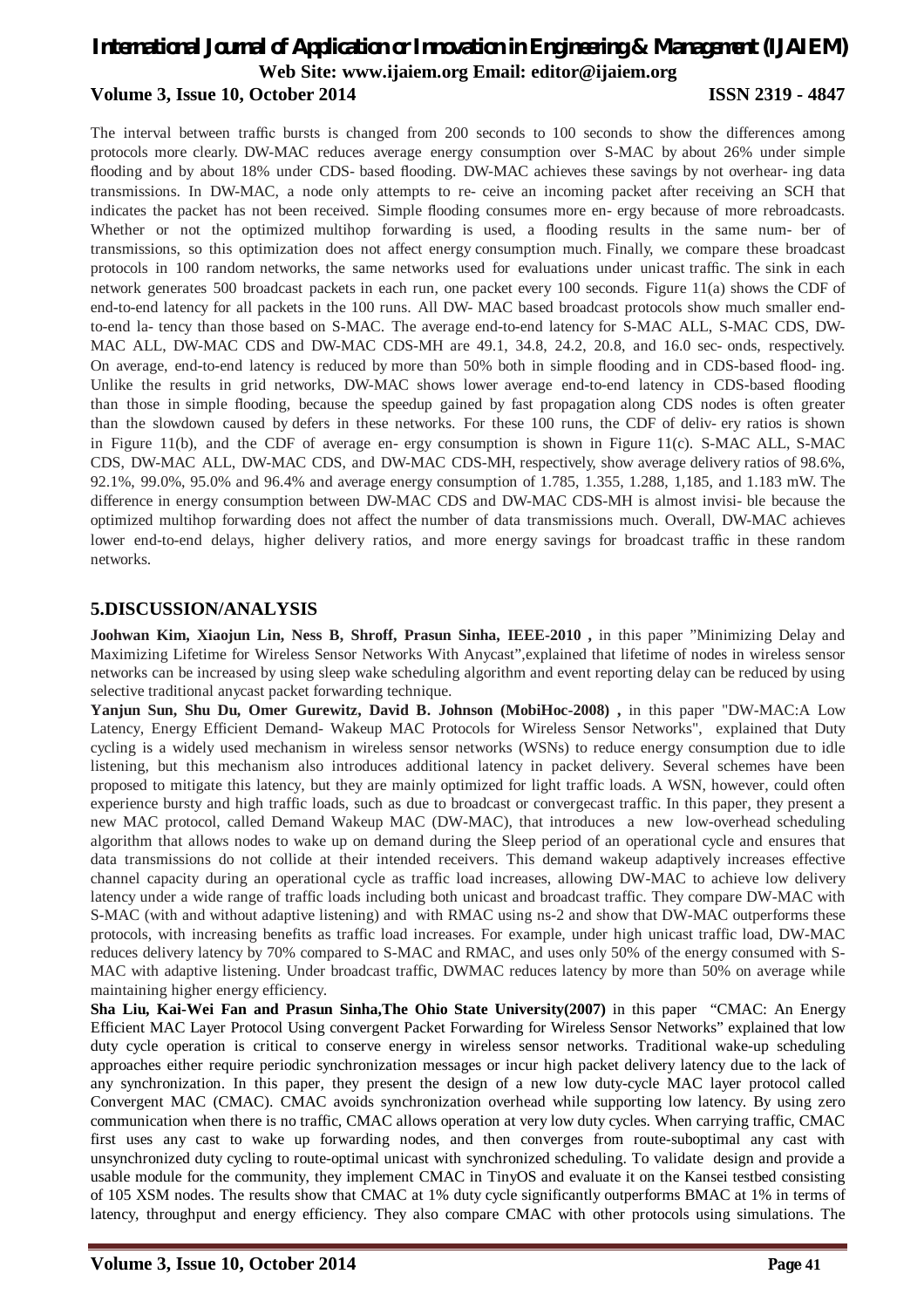## results show for 1% duty cycle, CMAC exhibits similar throughput and latency as CSMA/CA using much less energy,

and outperforms SMAC and GeRaF in all aspects. **David Culler, Jonathan Hui, Philip Levis, Scott Shenker, Ion Stoica, and Jerry Zhao Joseph Polastre (October 20, 2005)** in this paper "A unifying link abstraction for wireless sensor networks*"* explained technological advances and the continuing quest for greater efficiency have led to an explosion of link and network protocols for wireless sensor networks. These protocols embody very different assumptions about network stack composition and, as such, have limited interoperability. It has been suggested that, in principle, wireless sensor networks would benefit from a unifying abstraction (or "narrow waist" in architectural terms), and that this abstraction should be closer to the link level than the network level. This paper takes that vague principle and turns it into practice, by proposing a specific unifying sensornet protocol (SP) that provides shared neighbor management and a message pool.The two goals of a unifying abstraction are generality and efficiency: it should be capable of running over a broad range of link-layer technologies and supporting a wide variety of network protocols, and doing so should not lead to a significant loss of efficiency. To investigate the extent to which SP meets these goals, we implemented SP (in TinyOS) on top of two very different radio technologies: B-MAC on mica2 and IEEE 802.15.4 on Telos. They also built a variety of network protocols on SP, including examples of collection routing , dissemination and aggregation . Measurements show that these protocols do not sacrifice performance through the use of our SP abstract.

#### ROY ET AL, "ROUTING WITH ANYCASTING IN AD-HOC NETWORKS (2004)"

Wireless ad hoc networks are infrastructureless multi-hop networks in which nodes behave as mobile routers. The intermediate node is often faced with the decision to choose between two of its neighbors, both of which may be equally good for forwarding the packet to the final destination. Selection is then made randomly, without respecting the possibility that one of the nodes may not be suitable for immediate transmission. Anycasting paradigm can be quite useful in such scenario. Roy et al. (2004) propose MAC layer anycasting and claim that it can make educated decisions in such scenarios, leading to potential benefits in performance. However they argue that MAC-layer anycasting can introduce several tradeoffs and can be disadvantageous in certain aspects. To avoid these tradeoffs we propose to enhance MAC layer anycasting with the use of metric based filters in anycasting. Their work is greatly influenced by the research of Zegura et al. (2000). They believe this technique can enhance the performance (with added advantage of some sort Of QoS to be delivered) without much overheads as involved in MAC layer anycasting.

#### **6.CONCLUSIONS**

- However, in synchronized sleep wake scheduling such synchronization procedure could incur additional communication overhead, and consume a considerable amount of energy.
- However, this on demand sleep-wake scheduling can significantly increase the cost of sensor motes due to the additional receivers.
- However, in asynchronized sleep wake scheduling, because it is not practical for each node to have complete knowledge of the sleep-wake schedule of other nodes, it incurs additional delays along the path to the sink because each node needs to wait for its next-hop node to wake up before it can transmit. This delay could be unacceptable for delay-sensitive applications, such as fire detection or tsunami alarm, which require that the event reporting delay be small.
- Under traditional packet-forwarding schemes, every node has one designated next-hop relaying node in the neighborhood, and it has to wait for the next-hop node to wake up when it needs to forward a packet. Each node has multiple next-hop relaying nodes in a candidate set (we call this set a forwarding set). A sending node can forward the packet to the first node that wakes up in the forwarding set. Anycast forwarding reduces the eventreporting delay and minimizes the power consumption by using optimum methods.
- The route distance between nodes of wireless sensor network will be optimum.
- The power consumption between location points and sensors will be least optimum.
- The Bandwidth utilization will be maximum.
- The event reporting delay will be small.

#### **REFERENCES**

- [1] Joohwan Kim,Xiaojun Lin,Ness B,Shroff,Prasun Sinha,"Minimizing Delay and Maximizing Lifetime for Wireless Sensor Networks With Anycast",pages 14,IEEE-2010.
- [2] Yanjun Sun,Shu Du,Omer Gurewitz,David B. Johnson,"DW-MAC:A Low Latency,Energy Efficient Demand-Wakeup MAC Protocols for Wireless Sensor Networks",pages 10,MobiHoc-2008.
- [3] Sha Liu, Kai-Wei Fan and Prasun Sinha,"CMAC: An Energy Efficient MAC Layer Protocol Using convergent Packet Forwarding for Wireless Sensor Networks" The Ohio State University(2007) .